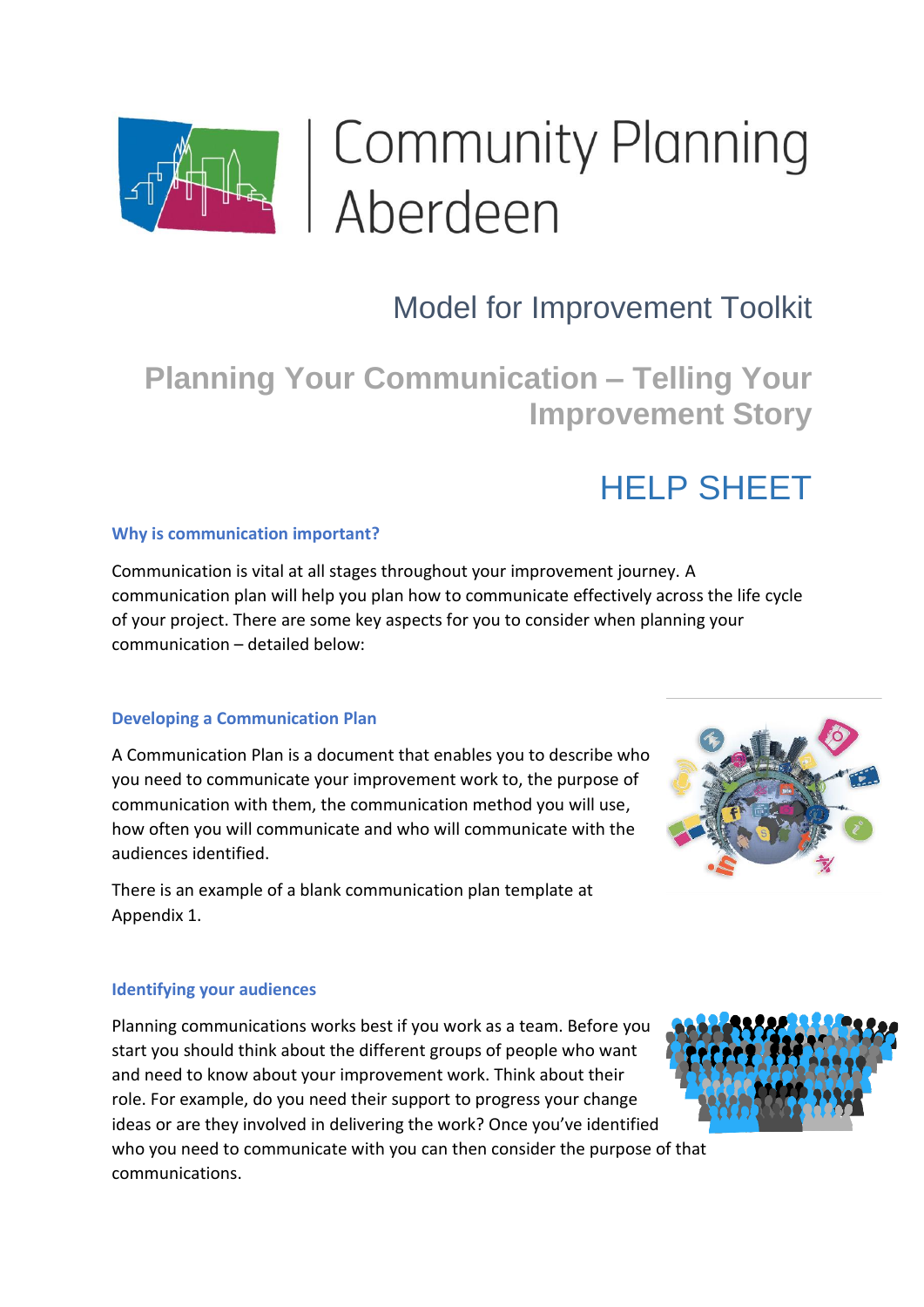#### **Define the purpose of communication**

You need to be clear about the purpose of your communication. Are you trying to:

- engage people to get involved with project and help raise awareness of your change ideas;
- inform people about the outcomes of your improvement activity
- sustain people's interest
- celebrate success
- share the learning to spread ideas

How you communicate will depend on the purpose of your communication.

#### **Identify key messages**

What are you trying to say? Be clear, concise, positive and use language that will be understood by your audience. Be clear about what you want people to do after receiving your message.

#### **Branding**

As you are communicating about a LOIP, multi-agency project you should always include the CPA logo on all forms of communication.



Community Planning<br>Aberdeen

#### **How are you going to communicate?**

Communication methods need to be flexible and adaptive to the audience you are trying to reach and the purpose of that communication. One size will not fit all. You should consider which method will best suit your targeted audience.

Some examples include meetings, email, newsletters (locality based, organisation/group etc), presentations, briefings, websites (CPA, partner websites etc), videos, blogs, pod casts, word of mouth, websites, social media, case studies, newspapers, television. How do your audiences prefer to receive communication? Using the right channel will help you reach your audience.



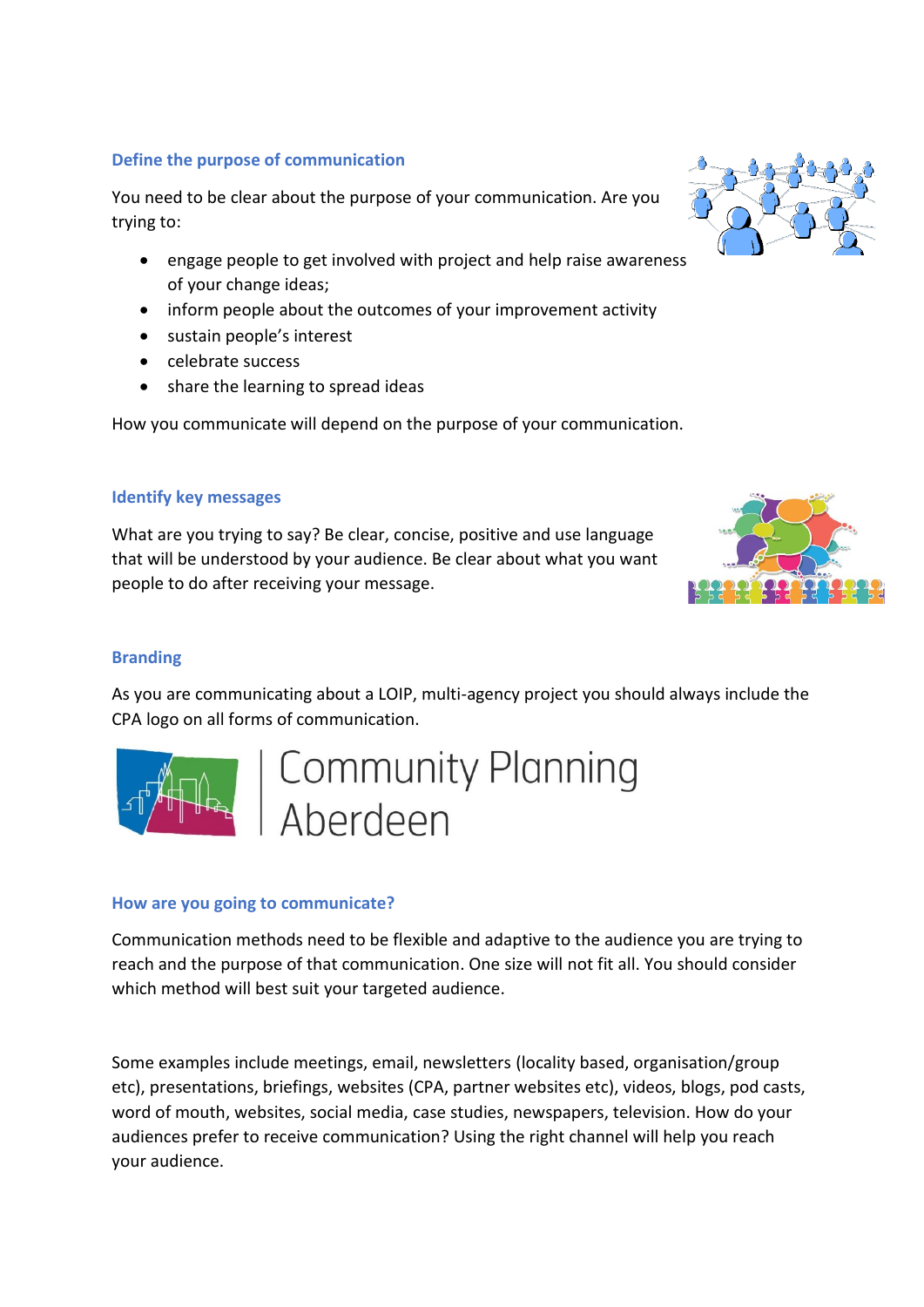

Community Planning Aberdeen has it its own [website,](https://communityplanningaberdeen.org.uk/) social media channels and Partnership, Business and Locality networks where we can share your communications. Please share your communications with us at [CommunityPlanning@aberdeencity.gov.uk](mailto:CommunityPlanning@aberdeencity.gov.uk) so that we can support you reaching wide ranging audience.

#### **How can you engage with our localities?**

If your communications are targeted at one of our Localities, view our [leaflet on ways](https://communityplanningaberdeen.org.uk/wp-content/uploads/2022/04/Project-Teams-Ways-To-Get-Involved-Localities.pdf)  [to engage](https://communityplanningaberdeen.org.uk/wp-content/uploads/2022/04/Project-Teams-Ways-To-Get-Involved-Localities.pdf) and contact [localityplanning@aberdeencity.gov.uk](mailto:localityplanning@aberdeencity.gov.uk) for any further advice.

#### **Winning hearts and minds using stories**

To really engage your audiences, you need to win hearts as well as minds. Using facts alone will not achieve this. Telling stories about real people helps improvement work come alive for your audiences. Stories help deliver information, keep people interested and people tend to remember them.

View an example of a [project video](https://youtu.be/6aooJRlTERQ) here and visit our [improvement stories page](https://communityplanningaberdeen.org.uk/improvement-stories/) to read view our project case studies.

#### **Sharing what you have learned**

If your improvement work has improved outcomes for people, it should be accessible to others to adapt or adopt in their context. Share your learning across the Community Planning Partnership, through your project update, on the Improvement community Team Site; use the [case study template](https://communityplanningaberdeen.org.uk/wp-content/uploads/2022/04/Case-Study-Template.pdf) and submit your [project end report.](https://communityplanningaberdeen.org.uk/wp-content/uploads/2022/04/Project-End-Report-Template2022.pdf)